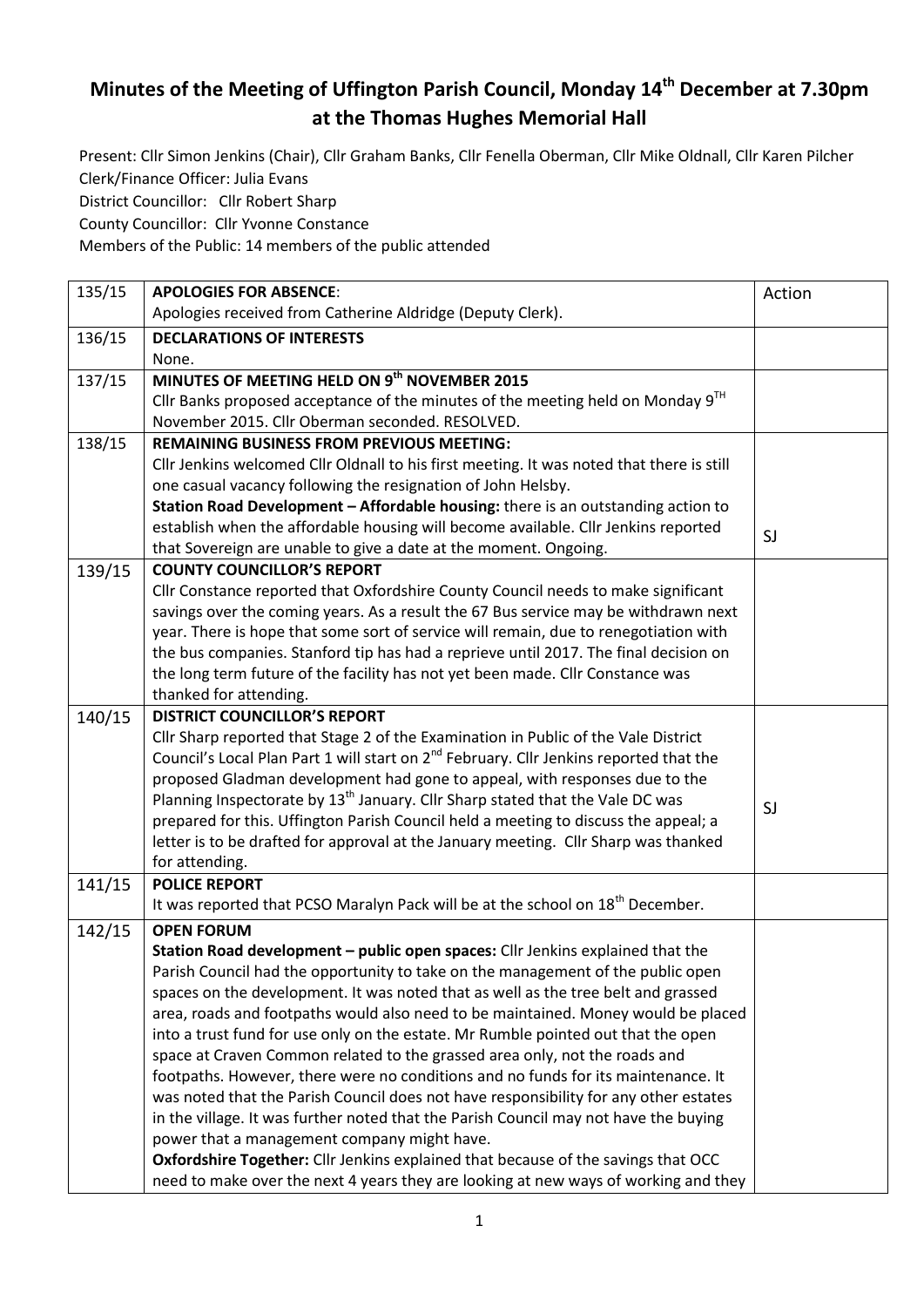|        | are hoping that local communities will get involved. The principal issue under<br>discussion at present is highway services. Grass cutting will only be done by OCC on<br>essential visibility splays and areas of danger. If residents in Uffington care about the<br>appearance and maintenance of the village, the Parish Council will need to take on<br>some of the work. He noted that the current draft budget does not include funds for<br>this. There is an issue around insurance, since anyone working on the public highway<br>will require public liability insurance. Cllr Constance reported that OCC were<br>discussing this issue with their insurers to see whether parish councils would be<br>covered. Cllr Jenkins noted that contractors would also have their own insurance. It<br>was thought that OCC would be the insurer of last resort, but the Parish Council<br>should ensure that it was properly insured for any work undertaken. Cllr Constance<br>expressed concern that this might not be the case for volunteers.<br>Cllr Jenkins outlined that the work would have to cover the entire parish, not just the<br>village area. He put forward the suggestion of a lengthman, which could be an<br>advantage to the whole village. The suggestion was well received.<br>Mr Rumble stated that he was happy for the precept to be increased to cover the |                    |
|--------|--------------------------------------------------------------------------------------------------------------------------------------------------------------------------------------------------------------------------------------------------------------------------------------------------------------------------------------------------------------------------------------------------------------------------------------------------------------------------------------------------------------------------------------------------------------------------------------------------------------------------------------------------------------------------------------------------------------------------------------------------------------------------------------------------------------------------------------------------------------------------------------------------------------------------------------------------------------------------------------------------------------------------------------------------------------------------------------------------------------------------------------------------------------------------------------------------------------------------------------------------------------------------------------------------------------------------------------------------------------------------------------------|--------------------|
|        | costs of this work.<br>It was noted that the grips need to be maintained. Cllr Banks confirmed that this<br>would remain the responsibility of OCC.<br>Other matters: Mr Rumble reported that the surface of Lower Common is very poor<br>and needs resurfacing. Cllr Constance agreed to try and get it into the programme of<br>works. Cllr Jenkins suggested that Mr Rumble report it on Fix My Street.<br>(http://fixmystreet.oxfordshire.gov.uk/) The dangers of the poor surface should be<br>highlighted.                                                                                                                                                                                                                                                                                                                                                                                                                                                                                                                                                                                                                                                                                                                                                                                                                                                                           | YC/ Mr Rumble      |
|        | <b>ONGOING PROJECTS</b>                                                                                                                                                                                                                                                                                                                                                                                                                                                                                                                                                                                                                                                                                                                                                                                                                                                                                                                                                                                                                                                                                                                                                                                                                                                                                                                                                                    |                    |
| 143/15 | Parish Council Assets and Land Registry: Cllr Banks reported that the project is<br>ongoing; he would be meeting with Cllr Jenkins to discuss the matter                                                                                                                                                                                                                                                                                                                                                                                                                                                                                                                                                                                                                                                                                                                                                                                                                                                                                                                                                                                                                                                                                                                                                                                                                                   | GB/SJ              |
| 144/15 | <b>Housing Development off Station Road:</b><br>It was reported that complaints had been received about the mess on the roads. Cllr<br>Jenkins had also received a complaint about the road sweeper. Cllr Jenkins to follow<br>up with the site manager.                                                                                                                                                                                                                                                                                                                                                                                                                                                                                                                                                                                                                                                                                                                                                                                                                                                                                                                                                                                                                                                                                                                                   | SJ                 |
| 145/15 | <b>Community Led Plan</b><br>The Community Led Plan has been delivered to all households in Uffington, Balulking<br>and Woolstone villages. Spare copies to be sent out to other villages. It was felt that<br>this might encourage adjacent parishes to work together.<br>Afternote: Copies have been posted to neighbouring parishes.<br>The welcome pack has been circulated to all councillors for comment. Cllr Oberman<br>has comments which she will send to Cllr Jenkins.                                                                                                                                                                                                                                                                                                                                                                                                                                                                                                                                                                                                                                                                                                                                                                                                                                                                                                          | Clerk<br><b>FO</b> |
| 146/15 | <b>Neighbourhood Plan</b><br>The next meeting of the Neighbourhood Plan Steering Group is scheduled for 16 <sup>th</sup><br>December. Cllr Oldnall has developed a website for the Neighbourhood Plan. This will<br>enable people to enter their comments online. The launch is planned for $21st$ January.<br>This will present the vision and objectives of the Neighbourhood Plan.                                                                                                                                                                                                                                                                                                                                                                                                                                                                                                                                                                                                                                                                                                                                                                                                                                                                                                                                                                                                      |                    |
| 147/15 | <b>Village Website</b><br>The new website is out for review by Parish Councillors. Cllr Oldnall is working on<br>separating the village and museum sites. The plan is to go live early in the New Year.<br>Input from the public will be required to ensure the data is accurate.                                                                                                                                                                                                                                                                                                                                                                                                                                                                                                                                                                                                                                                                                                                                                                                                                                                                                                                                                                                                                                                                                                          |                    |
| 148/15 | <b>Emergency Plan</b><br>Cllr Jenkins reported that work was in progress.                                                                                                                                                                                                                                                                                                                                                                                                                                                                                                                                                                                                                                                                                                                                                                                                                                                                                                                                                                                                                                                                                                                                                                                                                                                                                                                  | Ongoing: SJ        |
| 149/15 | <b>Repairs to the museum</b>                                                                                                                                                                                                                                                                                                                                                                                                                                                                                                                                                                                                                                                                                                                                                                                                                                                                                                                                                                                                                                                                                                                                                                                                                                                                                                                                                               |                    |
|        | A quote has been received for non-urgent repairs. Further quotes are to be obtained<br>in the New Year. After that grant funding will be sought.                                                                                                                                                                                                                                                                                                                                                                                                                                                                                                                                                                                                                                                                                                                                                                                                                                                                                                                                                                                                                                                                                                                                                                                                                                           | KP                 |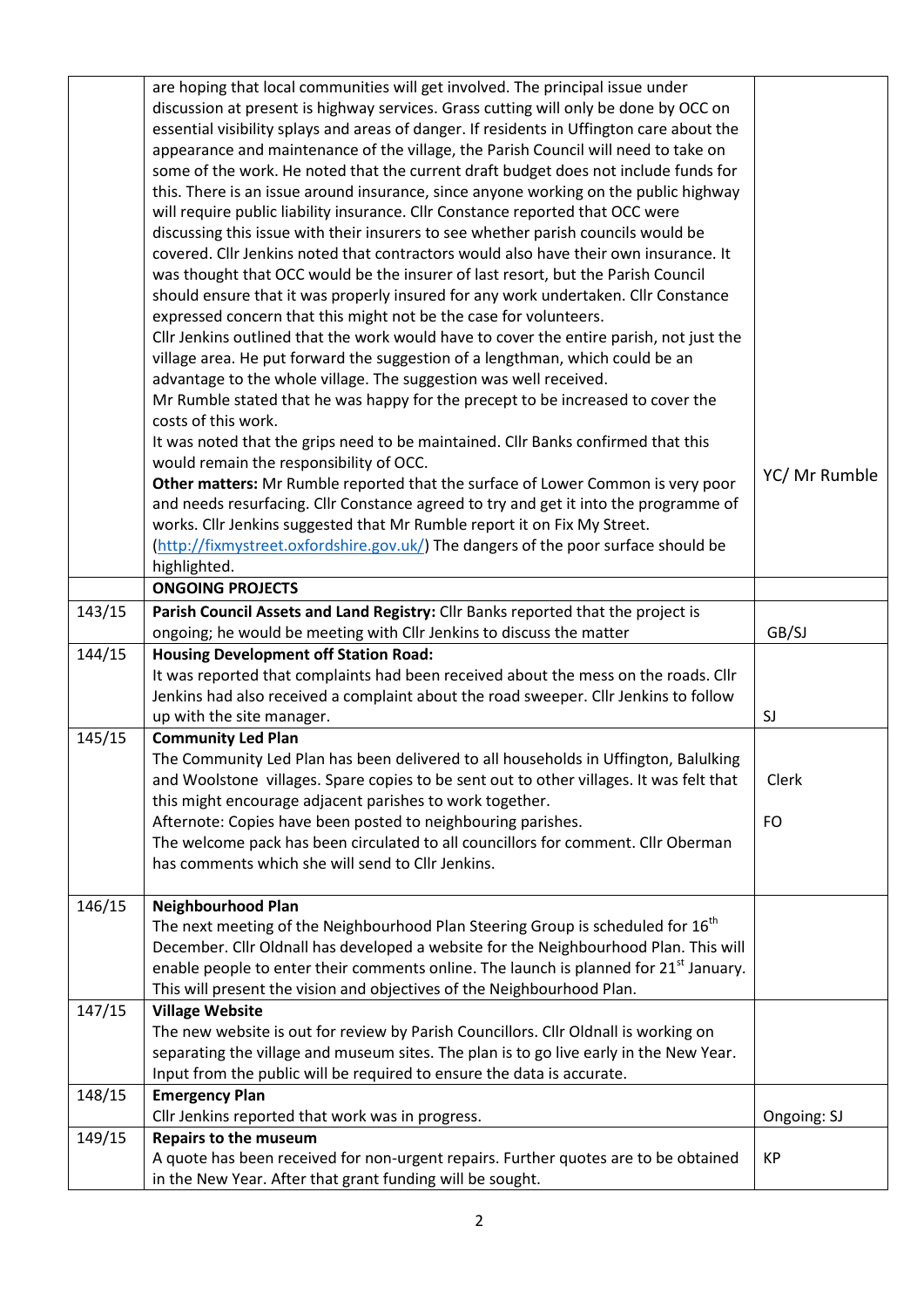|        | <b>PLANNING MATTERS</b>                                                                             |          |
|--------|-----------------------------------------------------------------------------------------------------|----------|
| 150/15 | <b>New Applications to be considered:</b>                                                           |          |
|        | P15/V2598/HH - Erection of boundary wall and fence at Stonehaven. The current                       |          |
|        | field boundary is an ancient hedge. The proposal is to remove the hedge and replace                 |          |
|        | it with a stone wall. All councillors stated that they would prefer the hedge to be                 |          |
|        | repaired and retained. The meeting agreed to object to the application. Cllr Jenkins                | SJ       |
|        | to circulate a draft response for review and upload.                                                |          |
|        | Afternote: The Parish Council's comments were agreed and forwarded to the                           |          |
|        | Planning Officer at the Vale District Council; the application was subsequently                     |          |
|        | withdrawn.                                                                                          |          |
| 151/15 | <b>New Applications addressed by circulation:</b>                                                   |          |
|        | None.                                                                                               |          |
|        |                                                                                                     |          |
| 152/15 | Planning application for the allotments:                                                            |          |
|        | Cllr Jenkins reported that the application for the discharge of conditions 1 and 4 on               |          |
|        | application P12/V2081/FUL had been accepted and that these conditions had now                       |          |
|        | been discharged.                                                                                    |          |
| 153/15 | <b>Station Road Development - Public Open Space</b>                                                 |          |
|        | The meeting agreed not to take on the public open space. Clerk to advise Redcliffe                  | Clerk    |
|        | Homes.<br>Afternote: Gerrian Baker at Redcliffe Homes has been notified of the Parish Council's     |          |
|        | decision.                                                                                           |          |
| 154/15 | <b>Station Road Site - S106 Contributions</b>                                                       |          |
|        | It was reported that the project had been handed over to Cllr Jenkins and the Clerk.                | Clerk/SJ |
|        | Work is ongoing.                                                                                    |          |
|        | <b>FINANCE</b>                                                                                      |          |
| 155/15 | To approve November payments and sign cheques:                                                      |          |
|        | A full list of payments is attached to these minutes. Cllr Pilcher proposed approving               |          |
|        | the payments amounting to £2599.84. Cllr Oberman seconded. RESOLVED.                                |          |
|        | The cheques were signed.                                                                            |          |
| 156/15 | Appointment of Internal Auditor for 2015/16                                                         |          |
|        | The Clerk reported that Trish Ingram is available to carry out the Internal Audit for               |          |
|        | 2015/16. Costs were presented. The meeting resolved to appoint Mrs Ingram. Clerk                    | Clerk    |
|        | to send letter of appointment.                                                                      |          |
| 157/15 | 2016/17 Budget and Precept                                                                          |          |
|        | The proposal is for a balanced budget with an increase on band D properties of £2.55                |          |
|        | per annum. This does not include any costs for the Oxfordshire Together initiative. To              | C/F      |
|        | be finalised at the January meeting.                                                                |          |
| 158/15 | Donation toward the School lights                                                                   |          |
|        | A project to reactivate the school warning lights was discussed. The total cost is                  |          |
|        | £2,200. The project has received a private donation of £1,000 and is seeking support                |          |
|        | from the Parish Council. Cllr Jenkins proposed supporting the project. The meeting                  | Clerk    |
|        | agreed to donate £200.                                                                              |          |
|        | Cllr Constance suggested getting another quote as it may be possible to reduce the                  |          |
|        | cost of the project.                                                                                |          |
|        | Afternote: This suggestion has been passed to the School.                                           |          |
|        | <b>ANNUAL/QUARTERLY REVIEWS</b>                                                                     |          |
| 159/15 | There were no reviews to be carried out this month.                                                 |          |
| 160/15 | <b>UPKEEP (INC. WATERCOURSES)</b>                                                                   |          |
|        | It was reported that the next field tidy will be on 12 <sup>th</sup> March. Cllr Jenkins to include | SJ       |
|        | this in the next edition of the Courier. Cllr Oberman asked about mowing of the open                |          |
|        | space beside (including the footpath) the allotments. Allowance has been made for                   |          |
|        | this in next year's budget.                                                                         |          |